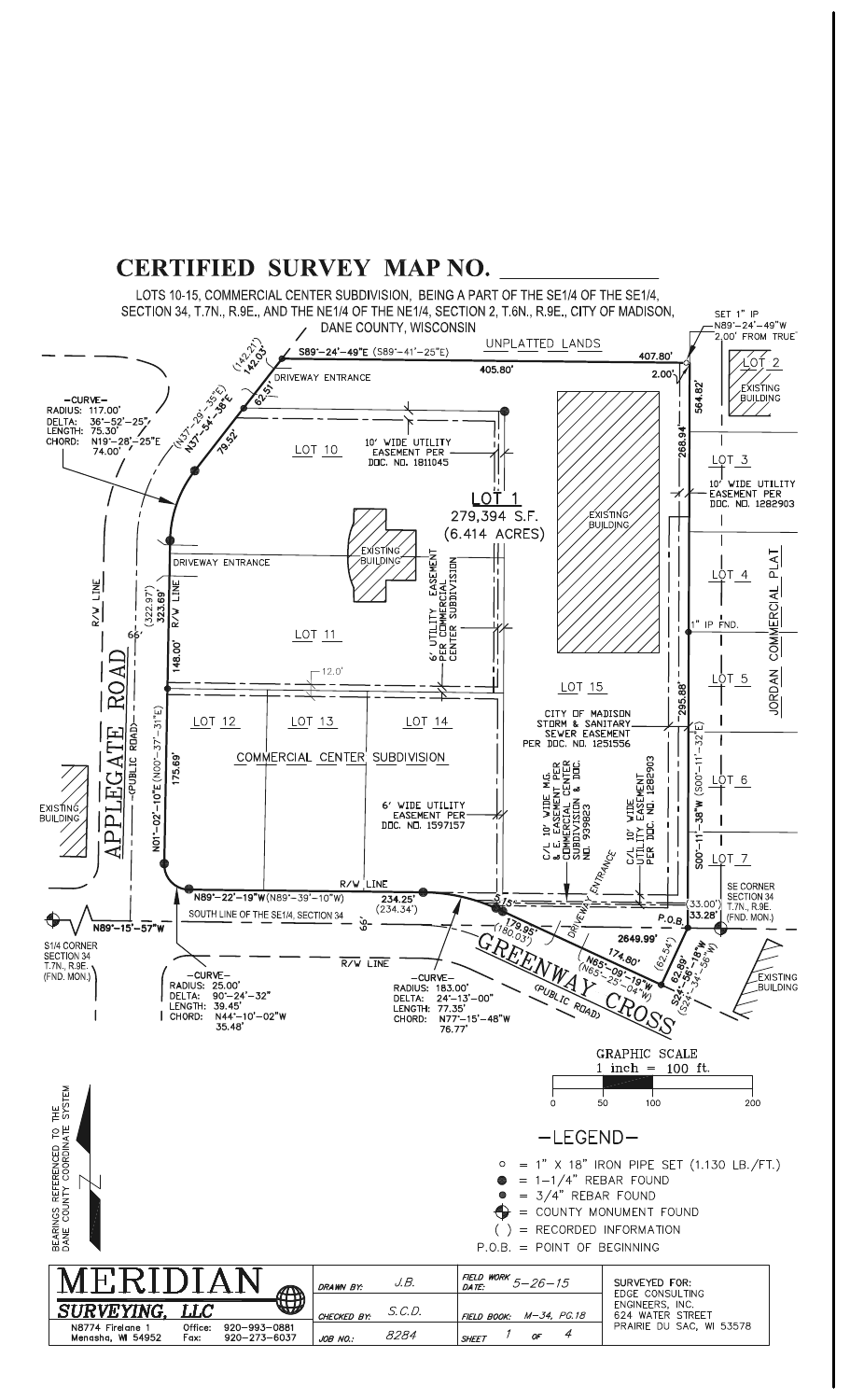**STATE OF WISCONSIN) SS DANE COUNTY)** 

# **DANE COUNTY CERTIFIED SURVEY MAP NO.**

### SHEET 2 OF 4

## ALL OF LOTS 10, 11, 12, 13, 14, AND 15, COMMERCIAL CENTER SUBDIVISION, BEING A PART OF THE SE/14 OF THE SE1/4, SECTION 34, T.7N, R.9E, AND THE NE1/4 OF THE NE1/4, SECTION 2, T.6N, R.9E, CITY OF MADISON, DANE COUNTY, WISCONSIN

#### **SURVEYOR'S CERTIFICATE:**

I, Steven C. De Jong, Wisconsin Professional Land Surveyor of Meridian Surveying, LLC., certify that I surveyed, combined and mapped under the direction of Arlen Ostreng, a parcel of land being all of Lots Ten (10), Eleven (11), Twelve (12), Thirteen (13), Fourteen (14), and Fifteen (15), Commercial Center Subdivision, being a part of the Southeast Quarter (SE1/4) of the Southeast Quarter (SE1/4) of Section Thirty-Four (34), Township Seven (7) North, Range Nine (9) East, and the Northeast Quarter (NE1/4) of the Northeast Quarter (NE1/4) of Section Two (2), Township Six (6) North, Range Nine (9) East, City of Madison, Dane County, Wisconsin containing 279,394 square feet (6.414 acres) of land and being described by:

Commencing at the Southeast Corner of said Section 34; thence N89°-15'-57"W 33.28 feet (recorded as 33.00 feet) along the south line of the SE1/4 of said Section 34 to the point of beginning; thence S24°-56'- 18"W 62.89 feet (recorded as S24°-34'-56"W 62.54 feet) to a point on the north line of Greenway Cross; thence N65°-09'-19"W 179.95 feet (recorded as N65°-25'-04"W 180.03 feet) along said north line to the beginning of a curve to the left; thence continue along said north line 77.35 feet along the arc of said curve which chord bears N77°-15'-48"W 76.77 feet; thence continue along said north line N89°-22'-19"W 234.25 feet (recorded as N89°-39'-10"W 234.34 feet) to the beginning of a curve to the right; thence continue along said north line 39.45 feet along the arc of said curve which chord bears N44°-10'-02"W 35.48 feet to a point on the east line of Applegate Road; thence N01°-02'-10"E 323.69 feet (recorded as N00°-37'-31"E 322.97 feet) to the beginning of a curve to the right; thence continue along said east line 75.30 feet along the arc of said curve which chord bears N19°-28'-25"E 74.00 feet; thence continue along said east line N37°-54'-38"E 142.03 feet (recorded as N37°-29'-35"E 142.21 feet) to the northwest corner of Lot 15 of said Commercial Center Subdivision; thence S89°-24'-49"E (recorded as S89°-41'-25"E) 407.80 feet along the north line of said Lot 15 to the northeast corner thereof; thence S00°-11'-38"W (recorded as S00°-11'-32"E) 564.82 feet along the east line of said Lot 15 to the point of beginning, being subject to any and all easements and restrictions of record.

That such is a correct representation of all the exterior boundaries of the land surveyed and the subdivision thereof made.

That I have fully complied with the provisions of Chapter 236.34 of the Wisconsin State Statutes and the City of Madison Subdivision Regulations in surveying, dividing and mapping the same.

Dated this  $\_\_day\$  of  $\_\_$ , 20 $\_\_$ 

Wisconsin Professional Land Surveyor, S-2791 Steven C. De Jong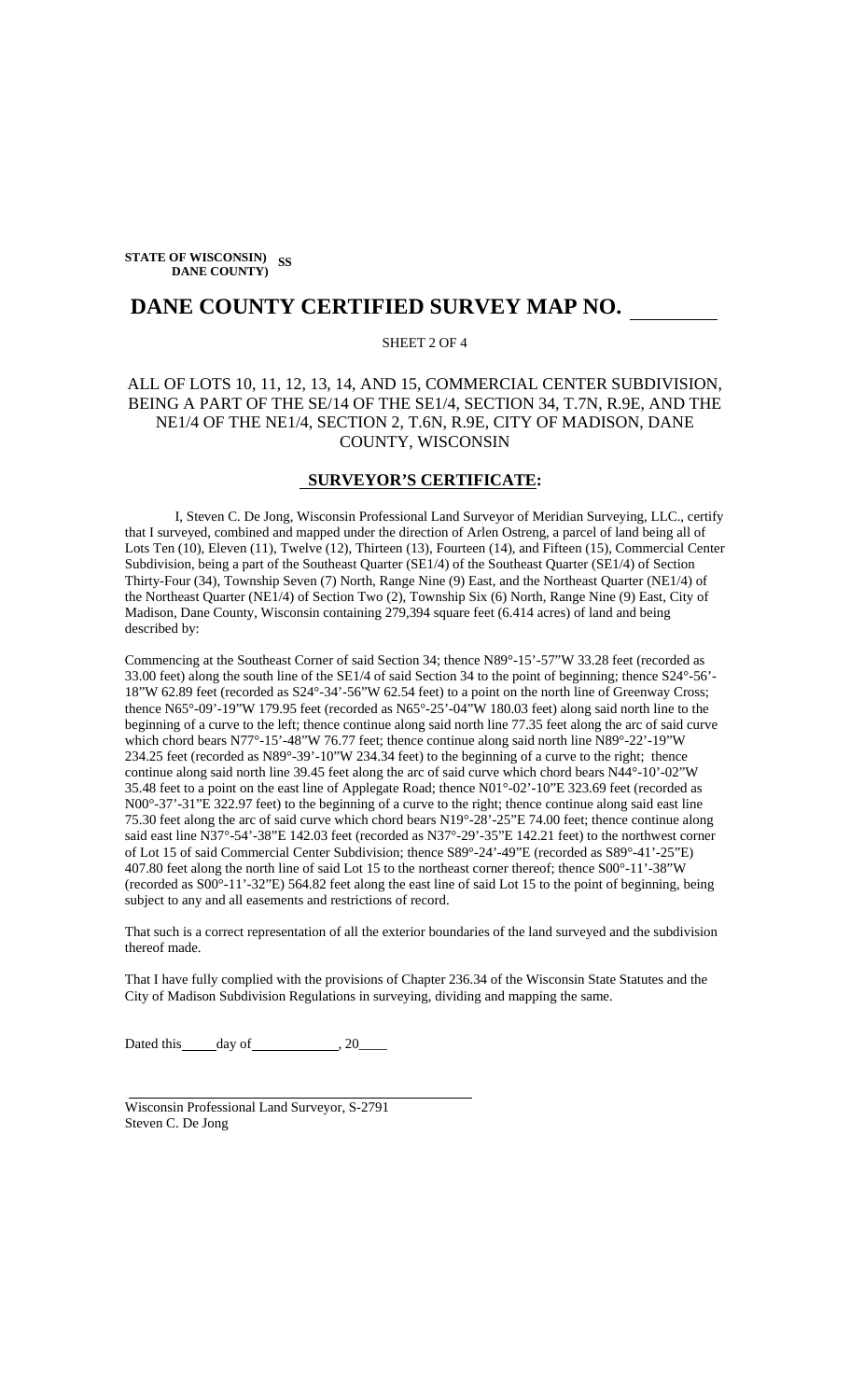**STATE OF WISCONSIN) SS DANE COUNTY)** 

# **DANE COUNTY CERTIFIED SURVEY MAP NO.**

### SHEET 3 OF 4

## ALL OF LOTS 10, 11, 12, 13, 14, AND 15, COMMERCIAL CENTER SUBDIVISION, BEING A PART OF THE SE/14 OF THE SE1/4, SECTION 34, T.7N, R.9E, AND THE NE1/4 OF THE NE1/4, SECTION 2, T.6N, R.9E, CITY OF MADISON, DANE COUNTY, WISCONSIN

#### **Survey Notes:**

- This survey is wholly contained within Parcel No's: 0709-344-0307-6, 0709-344-0309-2, 0709-344-0310-9, 0709-344-0311-7, and 0709-344-0306-8
- Documents of Record: Document No. 5189791 and Document No. 5192612
- The intent of this survey is to combine Lots 10-15 of Commercial Center Subdivision
- All lots within this CSM are subject to public easements for drainage purposes which shall be a minimum of 6-feet in width measured from the property line to the interior of each lot except that the easements shall be 12-feet in width on the perimeter of the plat. For purposes of two (2) or more lots combined for a single development site, or where two (2) or more lots have a shared driveway agreement, the public easement for drainage purposes shall be a minimum of six (6) feet in width and shall be measured only from the exterior property lines of the combined lots that create a single development site, or have a shared driveway agreement, except that the easement shall be twelve (12) feet in width along the perimeter of the plat. Easements shall not be required on property lines shared with greenways or public streets. No buildings, driveways, or retaining walls shall be placed in any easement for drainage purposes, without the approval of the City Engineer at the time of site plan review. Fences may be placed in the easement only if they do not impede the anticipated flow of water. NOTE: In the event of a City of Madison Plan Commission and/or Common Council approved re-division of a previously subdivided property, the underlying public easements for drainage purposes are released and replaced by those required and created by the current approved subdivision.

#### OWNER'S CERTIFICATE:

Bergstrom Chevrolet of Madison, Inc., a corporation duly organized and existing under and by virtue of the laws of the State of Wisconsin as owner, does hereby certify that said corporation caused the land described on this Certified Survey Map to be surveyed, combined, dedicated, and mapped as shown on this Certified Survey Map. I also certify that this Certified Survey Map is required by S.236.34 Wisconsin Statutes to be submitted to the City of Madison for approval.

Bergstrom Chevrolet of Madison, Inc. – Representative Date

Personally appeared before me on the day of , 20 . The above named Owner to me known to be the person who executed the foregoing instrument, and acknowledged the same.

Notary Public

County, \_\_\_\_\_\_\_\_\_\_\_\_\_\_\_. My commission expires \_\_\_\_\_\_\_\_\_\_\_\_\_\_\_\_.

 $\frac{1}{\sqrt{2}}$  ,  $\frac{1}{\sqrt{2}}$  ,  $\frac{1}{\sqrt{2}}$  ,  $\frac{1}{\sqrt{2}}$  ,  $\frac{1}{\sqrt{2}}$  ,  $\frac{1}{\sqrt{2}}$  ,  $\frac{1}{\sqrt{2}}$  ,  $\frac{1}{\sqrt{2}}$  ,  $\frac{1}{\sqrt{2}}$  ,  $\frac{1}{\sqrt{2}}$  ,  $\frac{1}{\sqrt{2}}$  ,  $\frac{1}{\sqrt{2}}$  ,  $\frac{1}{\sqrt{2}}$  ,  $\frac{1}{\sqrt{2}}$  ,  $\frac{1}{\sqrt{2}}$